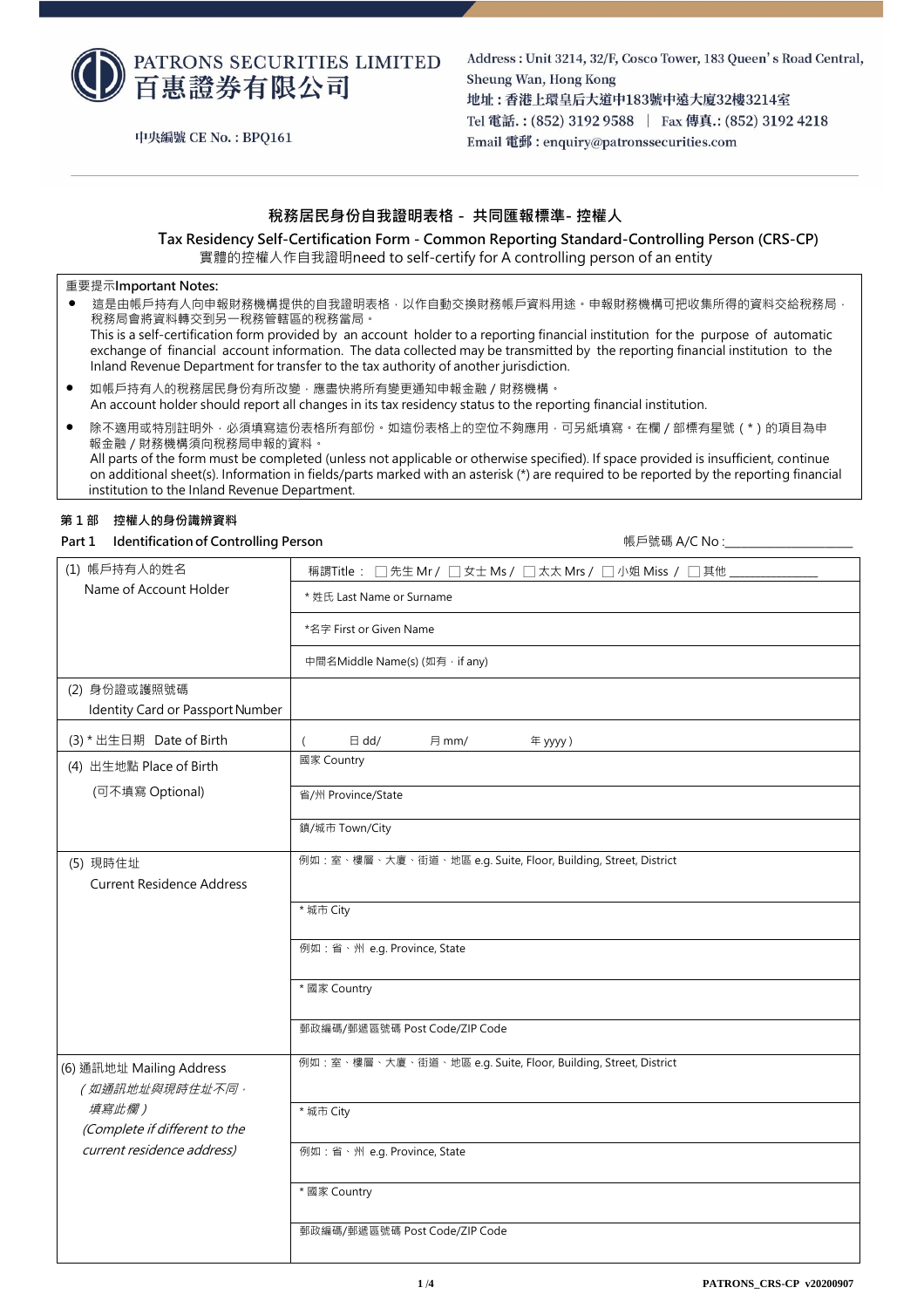## **第 2 部 你作為控權人的實體帳户持有人**

#### **Part 2 The Entity Account Holder(s) of which you are a controlling person**

#### 填寫你作為控權人的實體帳户持有人的名稱

Enter the name of the entity account holder of which you are a controlling person.

| 實體 Entity | 實體帳户持有人的名稱 Name of the Entity Account Holder |  |
|-----------|----------------------------------------------|--|
| (1)       |                                              |  |
| (2)       |                                              |  |
| (3)       |                                              |  |

## **第3 部 居留司法管轄區及稅務編號或具有等同功能的識辨編號(以下簡稱「稅務編號」)**

### **Part 3 Jurisdiction of Residence and Taxpayer Identification Number or its Functional Equivalent ("TIN")**

提供以下資料,列明 (a )帳戶持有人的居留司法管轄區,亦即帳戶持有人的稅務管轄區 (香港包括在內 )及 (b )該居留司法管轄區 發給帳戶 持有人的稅務編號。列出所有(不限於 5 個)居留司法管轄區。

Complete the following table indicating (a) the jurisdiction of residence (including Hong Kong) where the account holder is a resident for tax purposes and (b) the account holder's TIN for each jurisdiction indicated. Indicate all (not restricted to five) jurisdictions of residence.

如沒有提供稅務編號,必須填寫合適的理由 A、B 或 C:

If a TIN is unavailable, provide the appropriate reason A, B or C :

理由 A – 帳戶持有人的居留司法管轄區並沒有向其居民發出稅務編號。

Reason A – The jurisdiction where the account holder is a resident for tax purposes does not issue TINs to its residents.

- 理由 B- 帳戶持有人不能取得稅務編號。如選取這一理由,解釋帳戶持有人不能取得稅務編號的原因。
- Reason B The account holder is unable to obtain a TIN. Explain why the account holder is unable to obtain a TIN if you have selected this reason.
- 理由 C- 帳戶持有人毋須提供稅務編號·居留司法管轄區的主管機關不需要帳戶持有人披露稅務編號·
- Reason C TIN is not required. Select this reason only if the authorities of the jurisdiction of residence do not require the TIN to be disclosed.

如帳戶持有人是香港稅務居民,稅務編號是其香港身份證號碼。

If the account holder is a tax resident of Hong Kong, the TIN is the Hong Kong Identity Card Number.

如帳戶持有人是中國稅務居民,稅務編號是其中國身份證號碼。

If the account holder is a tax resident of China, the TIN is the China Identity Card Number.

| 居留司法管轄區<br>Jurisdiction of<br>Residence | 稅務編號<br>TIN | 如沒有提供稅務編號,<br>填寫理由A、B或C<br>Enter Reason A, B or C<br>if no TIN is available | 如選取理由 B,<br>解釋帳戶持有人不能取得稅務編號的原因<br>Explain why the account holder is unable to<br>obtain a TIN if you have selected Reason B |
|-----------------------------------------|-------------|-----------------------------------------------------------------------------|-----------------------------------------------------------------------------------------------------------------------------|
| (1)                                     |             |                                                                             |                                                                                                                             |
| (2)                                     |             |                                                                             |                                                                                                                             |
| (3)                                     |             |                                                                             |                                                                                                                             |
| (4)                                     |             |                                                                             |                                                                                                                             |
| (5)                                     |             |                                                                             |                                                                                                                             |

# **第 4 部 控權人類別**

## **Part 4 Type of Controlling Person**

就第 2 部所載的每個實體, 在適當方格內加上 ✔ 號, 指出控權人就每個實體所屬的控權人類別。

Tick the appropriate box to indicate the type of controlling person for each entity stated in Part 2.

| 實體類別           | 控權人類別                                                                                       | 實體(1)        | 實體(2)      | 實體(3)      |
|----------------|---------------------------------------------------------------------------------------------|--------------|------------|------------|
| Type of Entity | Type of Controlling Person                                                                  | Entity $(1)$ | Entity (2) | Entity (3) |
| 法人             | 擁有控制股權的個人 ( 即擁有不少於百份之二十五的已發行股本 )                                                            |              |            |            |
| Legal Person   | Individual who has a controlling ownership interest (i.e. not less than 25% of issued share |              |            |            |
|                | capital)                                                                                    |              |            |            |
|                | 以其他途徑行使控制權或有權行使控制權的個人(即擁有不少於百份之ニ十五的表決權)                                                     |              |            |            |
|                | Individual who exercises control/is entitled to exercise control through other means        |              |            |            |
|                | (i.e. not less than 25% of voting rights)                                                   |              |            |            |
|                | 擔任該實體的高級管理人員/對該實體的管理行使最終控制權的個人                                                              |              |            |            |
|                | Individual who holds the position of senior managing official/exercises ultimate control    |              |            |            |
|                | over the management of the entity                                                           |              |            |            |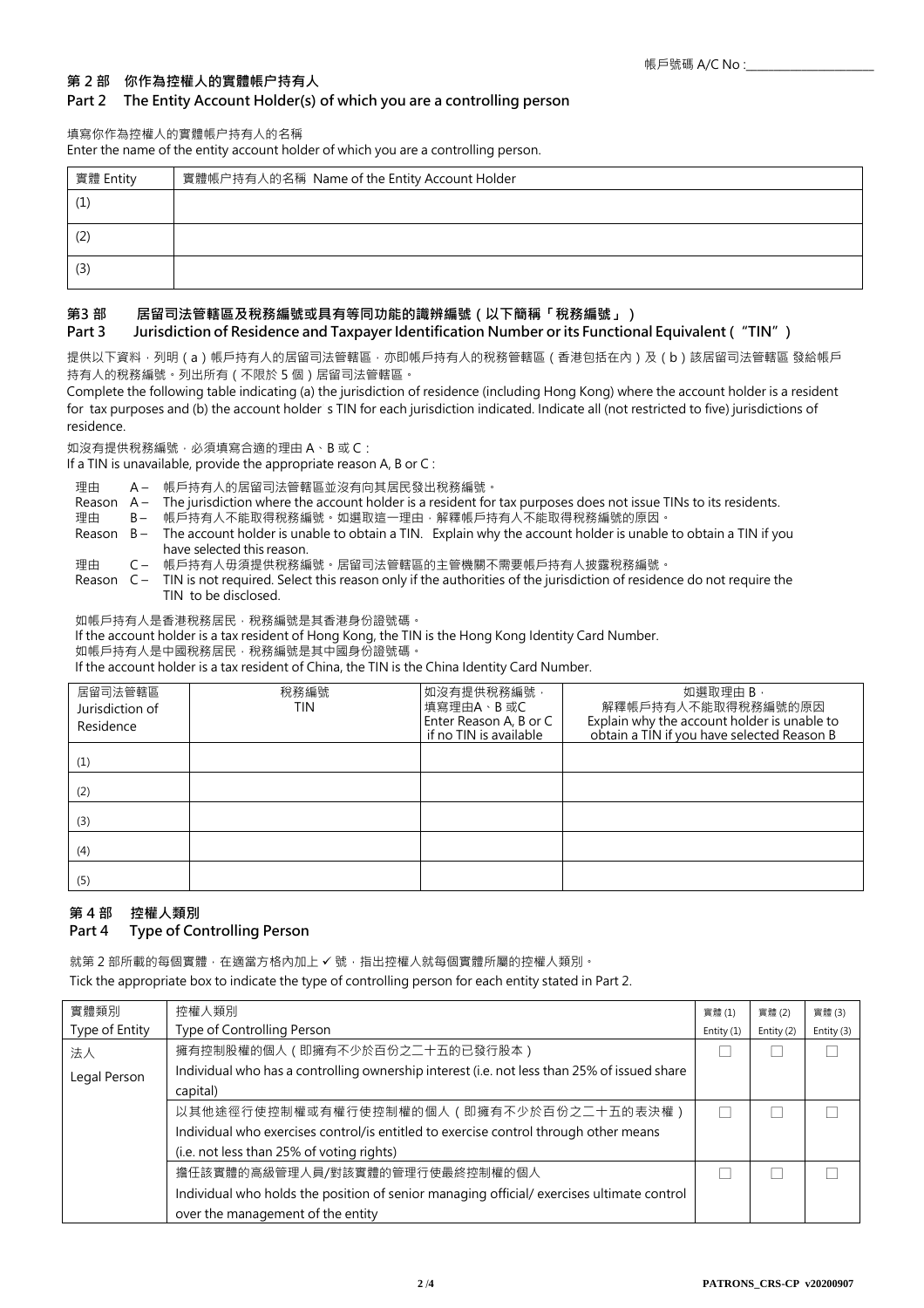| 實體類別<br>Type of Entity | 控權人類別<br>Type of Controlling Person                                                       | 實體(1)<br>Entity (1) | 實體(2)<br>Entity (2) | 實體(3)<br>Entity (3) |
|------------------------|-------------------------------------------------------------------------------------------|---------------------|---------------------|---------------------|
| 信託                     | 財產授予人 Settlor                                                                             |                     |                     |                     |
| Trust                  | 受託人 Trustee                                                                               |                     |                     |                     |
|                        | 保護人 Protector                                                                             |                     |                     |                     |
|                        | 受益人或某類別受益人的成員 Beneficiary or member of the class of beneficiaries                         |                     |                     |                     |
|                        | 其他(例如:財產授予人/受託人/保護人/受益人為另一實體‧對該實體行使控制權的個人)                                                | H                   |                     |                     |
|                        | Other (e.g. individual who exercises control over another entity being the                |                     |                     |                     |
|                        | settlor/trustee/protector/beneficiary)                                                    |                     |                     |                     |
| 除信託以外                  | 處於相等/相類於財產授予人位置的個人                                                                        |                     |                     |                     |
| 的法律安排                  | Individual in a position equivalent/similar to settlor                                    |                     |                     |                     |
| Legal                  | 處於相等/相類於受託人位置的個人                                                                          | H                   |                     |                     |
| Arrangement            | Individual in a position equivalent/similar to trustee                                    |                     |                     |                     |
| other than             | 處於相等/相類於保護人位置的個人                                                                          | H                   |                     |                     |
|                        | Individual in a position equivalent/similar to protector                                  |                     |                     |                     |
| Trust                  | 處於相等/相類於受益人或某類別受益人的成員位置的個人                                                                |                     |                     |                     |
|                        | Individual in a position equivalent/similar to beneficiary or member of the class of      |                     |                     |                     |
|                        | beneficiaries                                                                             |                     |                     |                     |
|                        | 其他(例如:如處於相等/相類於財產授予人/受託人/保護人/受益人位置的人為另 一實體 · 對                                            | ш                   |                     |                     |
|                        | 該實體行使控制權的個人)                                                                              |                     |                     |                     |
|                        | Other (e.g. individual who exercises control over another entity being equivalent/similar |                     |                     |                     |
|                        | to settlor/trustee/protector/beneficiary)                                                 |                     |                     |                     |

## **第 5 部 聲明及簽署 Part 5 Declarations and Signature**

本人知悉及同意 · 財務機構可根據《稅務條例》 (第 112 章)有關交換財務帳戶資料的法律條文 · (a)收集本表格 所載資料並可備存作自動 交換財務帳戶資料用途及 ( b ) 把該等資料和關於帳戶持有人及任何須申報帳戶的資料向香港 特別行政區政府稅務局申報 · 從而把資料轉交到 帳戶持有人的居留司法管轄區的稅務當局。

I acknowledge and agree that (a) the information contained in this form is collected and may be kept by the financial institution for the purpose of automatic exchange of financial account information, and (b) such information and information regarding the account holder and any reportable account(s) may be reported by the financial institution to the Inland Revenue Department of the Government of the Hong Kong Special Administrative Region and exchanged with the tax authorities of another jurisdiction or jurisdictions in which the account holder may be resident for tax purposes, pursuant to the legal provisions for exchange of financial account information provided under the Inland Revenue Ordinance (Cap.112).

本人證明,就與本表格所有相關的實體帳戶持有人所持有的帳戶,本人是控權人 / 本人獲控權人授權簽署本表格。 I certify that I am the controlling person / I am authorized to sign for the controlling person of all the account(s) held by the entity account holder(s) to which this form relates.

本人承諾·如情況有所改變· 以致影響本表格 第 1 部 所述的個人的稅務居民身份·或引致本表格所載的資料不正確·本人會通知 **百惠證券有 限公司** · 並會在情況發生改變後 30 日内 · 向 **百惠證券有限公司** 提交一份已適當更新的自我證明表格 ·

I undertake to advise Patrons Securities Limited of any change in circumstances which affects the tax residency status of the individual identified in Part 1 of this form or causes the information contained herein to become incorrect , and to provide Patrons Securities Limited with a suitably updated self-certification form within 30 days of such change in circumstances.

本人聲明就本人所知所信,本表格內所填報的所有資料和聲明均屬真實、正確和完備。

I declare that the information given and statements made in this form are, to the best of my knowledge and belief, true, correct and complete.

| 簽署 Signature :       |                 |       |        | 身份 Capacity:                                                                                                                                                                                                                         |
|----------------------|-----------------|-------|--------|--------------------------------------------------------------------------------------------------------------------------------------------------------------------------------------------------------------------------------------|
|                      |                 |       |        | (如您不是第 1 部所述的個人,說明您的身份。如果您是以受權人身份簽署這份表格,須夾<br>附該 授權書的核證副本 • Indicate the capacity if you are not the individual identified<br>in Part 1. If signing under a Power of Attorney, attach a certified copy of the power of<br>attorney.) |
|                      |                 |       | Ø      | Power of Attorney 授權書                                                                                                                                                                                                                |
| $\boxminus$ 期 Date : | $\boxminus$ dd/ | 月 mm/ | 年 yyyy | 必須採用本公司滿意的形式。請注意,由本公司提供及經賬戶持有人簽署的任何現有授權<br>書 (Letter of Delegation) 將不會授權委任的代理人代表有關的賬戶持有人簽署本表格。<br>The power of attorney must be in a form satisfactory to the Company. Please note                                                  |
| 姓名 :<br>Name:        |                 |       |        | that any existing Letter of Delegation provided by the Company and signed by an<br>account holder will not give the authority to the Appointed attorney(s) to sign this<br>form on behalf of the relevant account holder.            |

**警告: 根據《稅務條例》第 80(2E)條,如任何人在作出自我證明時,在明知一項陳述在要項上屬具誤導性、虛假或不正 確,或罔顧一項陳述是 否在要項上屬具誤導性、虛假或不正確下,作出該項陳述,即屬犯罪。一經定罪,可處第 3 級( 即\$10,000)罰款。 WARNING: It is an offence under section 80(2E) of the Inland Revenue Ordinance if any person, in making a self - certification, makes a statement that is misleading, false or incorrect in a material particular AND knows, or is reckless as to whether, the statement is misleading, false or incorrect in a material particular. A person who commits the offence is liable on conviction to a fine at level 3 (i.e. \$10,000)**